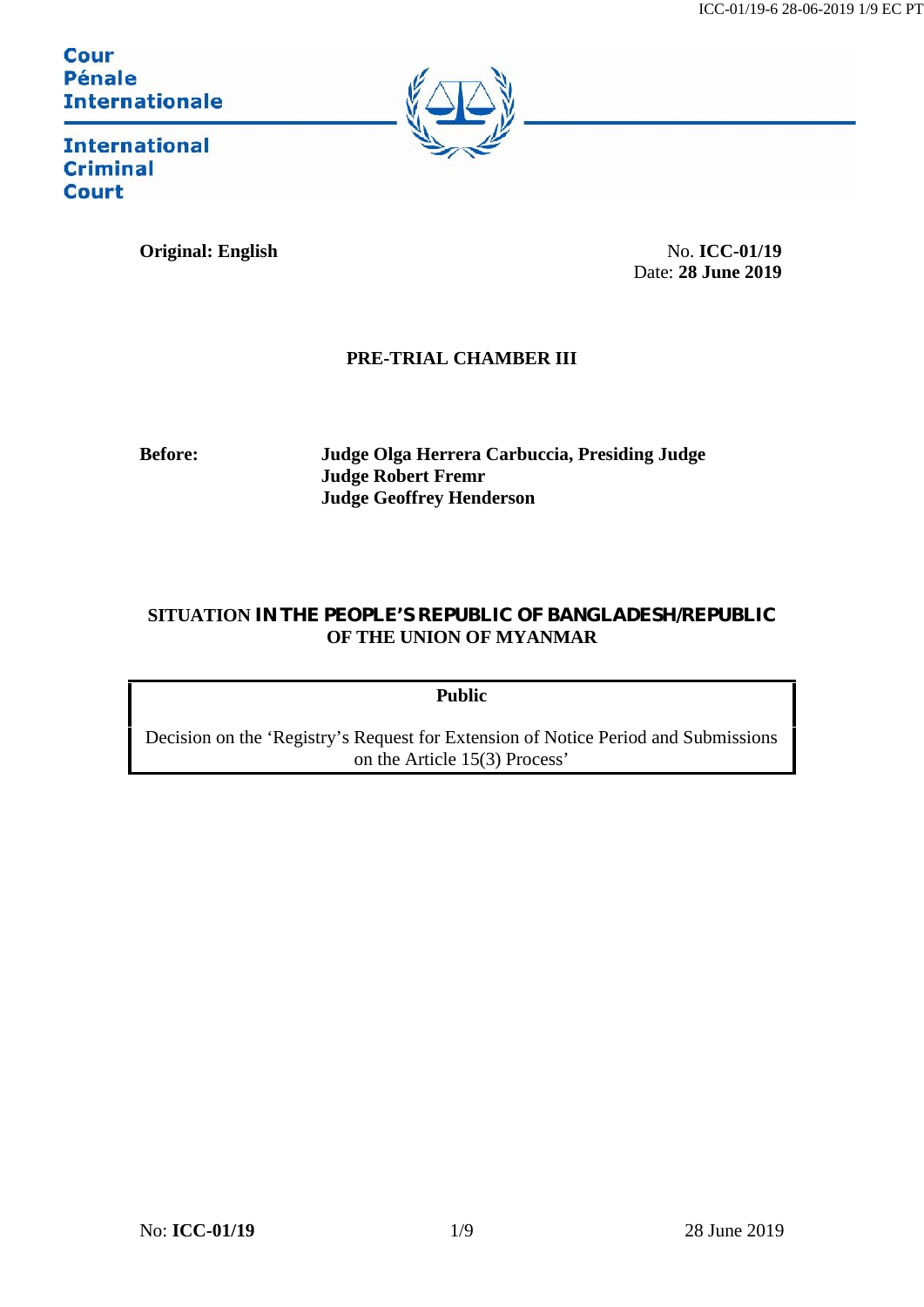$\mathcal{L}$ 

**Decision to be notified in accordance with regulation 31 of the** *Regulations of the Court* **to:**

| The Office of the Prosecutor<br>Fatou Bensouda, Prosecutor<br><b>James Stewart, Deputy Prosecutor</b> | <b>Counsel for the Defence</b>                                          |
|-------------------------------------------------------------------------------------------------------|-------------------------------------------------------------------------|
| <b>Legal Representatives of Victims</b>                                                               | <b>Legal Representatives of Applicants</b>                              |
| <b>Unrepresented Victims</b>                                                                          | <b>Unrepresented Applicants for</b><br><b>Participation/Reparations</b> |
| The Office of Public Counsel for Victims                                                              | The Office of Public Counsel for the<br><b>Defence</b>                  |
| <b>States Representatives</b>                                                                         | <b>Amicus Curiae</b>                                                    |
| <b>REGISTRY</b>                                                                                       |                                                                         |
| Registrar                                                                                             | <b>Defence Support Section</b>                                          |
| Peter Lewis, Registrar                                                                                |                                                                         |
| <b>Victims and Witnesses Unit</b><br>Nigel Verrill, Chief                                             | <b>Detention Section</b>                                                |
| <b>Victims Participation and Reparations</b><br><b>Section</b>                                        | <b>Other</b>                                                            |

Philipp Ambach, Chief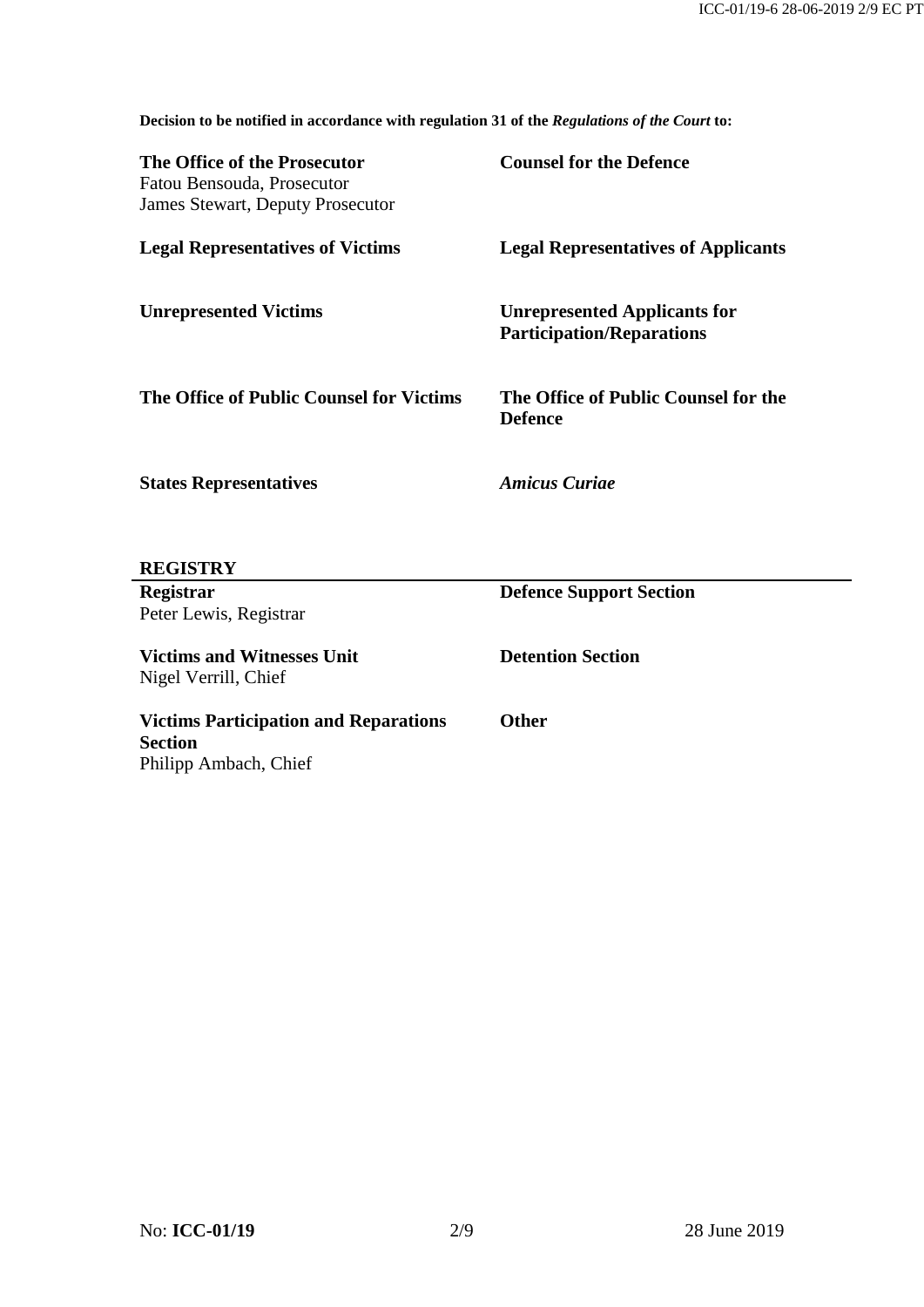**PRE-TRIAL CHAMBER III** of the International Criminal Court issues this 'Decision on the "Registry's Request for Extension of Notice Period and Submissions on the Article 15(3) Process"' in the situation in the People's Republic of Bangladesh/Republic of the Union of Myanmar ('situation in Bangladesh/Myanmar').

### **I. Procedural history**

1. On 12 June 2019, the Prosecutor informed the Presidency, pursuant to regulation 45 of the Regulations of the Court ('Regulations'), of her decision to request judicial authorisation to commence an investigation into the situation in Bangladesh/Myanmar, pursuant to article 15 of the Rome Statute ('Statute' and 'Article 15 Request', respectively).<sup>1</sup>

2. On 25 June 2019, the Presidency constituted Pre-Trial Chamber III and assigned to it the situation in Bangladesh/Myanmar with immediate effect.<sup>2</sup>

3. On 26 June 2019, the Registry filed its 'Request for Extension of Notice Period and Submissions on the Article 15(3) Process' ('Request').<sup>3</sup>

4. On 27 June 2019, the judges of the Chamber decided that Judge Olga Herrera Carbuccia will act as the Presiding Judge of the Chamber, with immediate effect.<sup>4</sup>

5. On 28 June 2019, the Chamber granted the Prosecutor's request<sup>5</sup> for an extension of the page limit for her Article 15 Request.<sup>6</sup>

#### **II. The Request**

6. The Registry requests an extension of time for victims to make representations under article 15(3) of the Statute and rule 50(3) of the Rules of Procedure and

<sup>&</sup>lt;sup>1</sup> ICC-01/19-1-Anx.<br><sup>2</sup> Presidency, Decision on the constitution of Pre-Trial Chamber III and on the assignment of the situation in the People's Republic of Bangladesh/Republic of the Union of Myanmar, 25 June 2019,

ICC-01/19-1 (notified on 26 June 2019).<br>
<sup>3</sup> ICC-01/19-3-Conf, with a confidential annex (public redacted version notified the same day).<br>
<sup>4</sup> Decision on the Election of the Presiding Judge, ICC-01/19-4.<br>
<sup>5</sup> Request for

 $6$  Decision on the Prosecutor's Request for Extension of the Page Limit, ICC-01/19-5.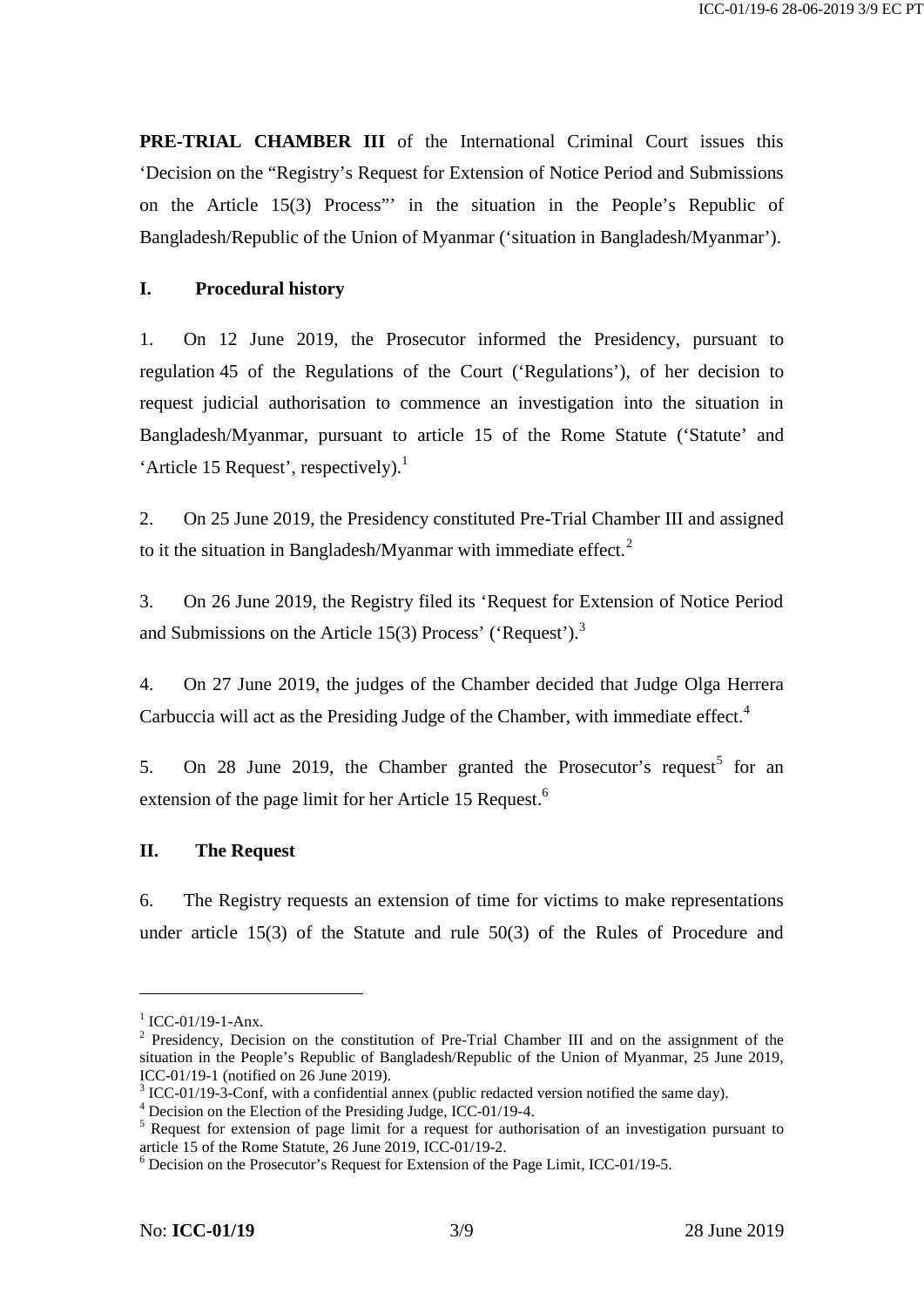Evidence ('Rules') until 11 October 2019,<sup>7</sup> as well as approval to use its draft victim representation form ('Victim Representation Form') and to work with experienced partners in the field to optimise its details.<sup>8</sup> The Registry further proposes subsequent steps for the transmission of victims' representations ('Subsequent steps').<sup>9</sup>

7. **Extension of time.** The Registry submits, *inter alia*, that an extension of time is warranted in light of the security situation in Bangladesh (particularly in the concerned camps),  $10$  as well as the following major challenges:

(i) *The scale of the situation*: According to the Registry the total refugee population consists of 910,908 individuals, who are potentially interested in submitting applications. $^{11}$ 

(ii) *The monsoon season in Bangladesh*: The Registry submits that monsoon rains, which last from approximately late May until at least October/November, trigger landslides and severe floods, and could potentially affect refugee camps in Cox's Bazar.<sup>12</sup> According to the Registry, crisis preparations and mitigation activities are currently 'an ongoing key priority'.<sup>13</sup> Moreover, the Registry submits that the monsoon may affect road accessibility and telecommunications, which will 'likely impact activities related to the Article 15(3) process and [...] slow down progress'.<sup>14</sup>

(iii) *The language*: The Registry reports that 'Rohingya', the only language understood by the 'Rohingya people', is an oral language without a standardised and universally recognised written script.<sup>15</sup> The Registry alerts the Chamber to several difficulties in this regard, including the potential illiteracy rate of the affected individuals, and the necessity for caution in using intermediaries speaking

<sup>&</sup>lt;sup>7</sup> ICC-01/19-3-Red, paras 1, 33-37.<br>
<sup>8</sup> ICC-01/19-3-Red, paras 38-39; ICC-01/19-3-Conf-Anx.<br>
<sup>9</sup> ICC-01/19-3-Red, paras 42-43.<br>
<sup>10</sup> ICC-01/19-3-Red, paras 8-11.<br>
<sup>11</sup> ICC-01/19-3-Red, paras 15-18.<br>
<sup>12</sup> ICC-01/19-3-Red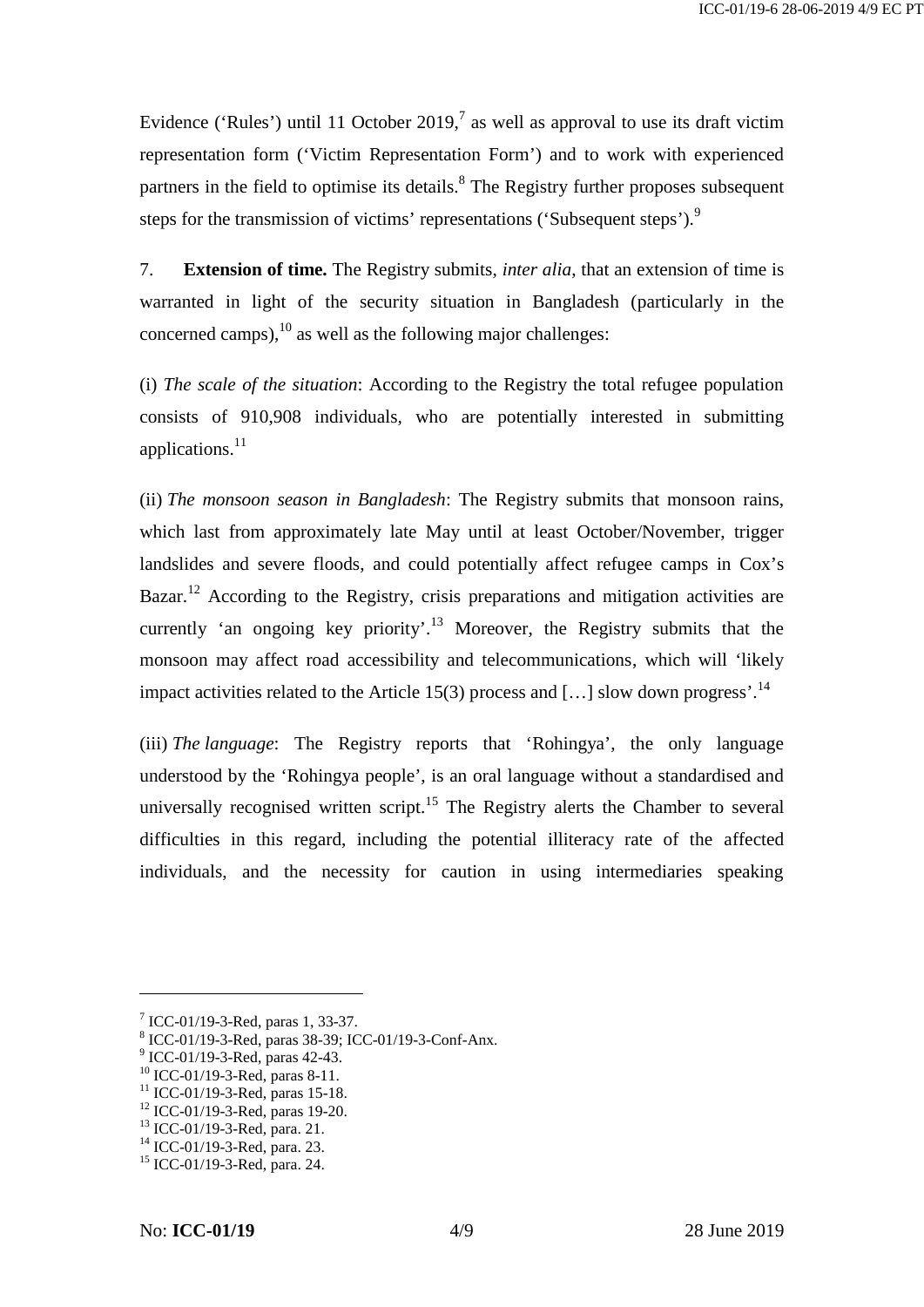'Chittagonian' to approach victims, since this language, although similar to Rohingya, comprises stark differences.<sup>16</sup>

(iv) *Engagement with Rohingya communities, particularly with women and children*: The Registry stressed the importance of establishing appropriate and effective channels to engage with the Rohingya people, in particular specific groups which are often excluded, such as women, children, elderly and people with disabilities.<sup>17</sup>

8. **Victim Representation Form**. The Registry submits a draft Victim Representation Form for the Chamber's approval.<sup>18</sup> Following consultations with interlocutors, the Registry recommends that this form be made available in Burmese, Bangla and English, together with an audio recording in Rohingya.<sup>19</sup>

9. **Subsequent steps.** The Registry proposes to transmit received representations on a rolling basis to the Chamber (on 30 August, 13 and 27 September, 11 and 31 October 2019<sup>20</sup>), 'together with a brief preliminary assessment including, *inter alia*, some statistical information on the type of representations received, the languages in which the representations were made, victims' gender, age, ethnicity, locations, and the scope of the alleged crime(s)', and to provide the Chamber with an English transcription of audio and/or video files received in any other language than English.<sup>21</sup> The Registry further proposes to file a final consolidated report on all victims' representations ('Final Consolidated Report') by 31 October 2019.<sup>22</sup>

#### **III. Analysis**

10. Pursuant to article 15(3) of the Statute, '[v]ictims may make representations to the Pre-Trial Chamber', where the Prosecutor submits a request for authorisation of an investigation.

11. The Prosecutor shall inform the victims known to her, the Victims and Witness Unit, or the LRV about her intention to seek authorisation from the Pre-Trial Chamber

<sup>&</sup>lt;sup>16</sup> ICC-01/19-3-Red, para. 25.<br><sup>17</sup> ICC-01/19-3-Red, paras 29-32.<br><sup>18</sup> ICC-01/19-3-Conf-Anx.<br><sup>19</sup> ICC-01/19-3-Red, para. 43.<br><sup>20</sup> ICC-01/19-3-Red, para. 42.<br><sup>21</sup> ICC-01/19-3-Red, para. 43.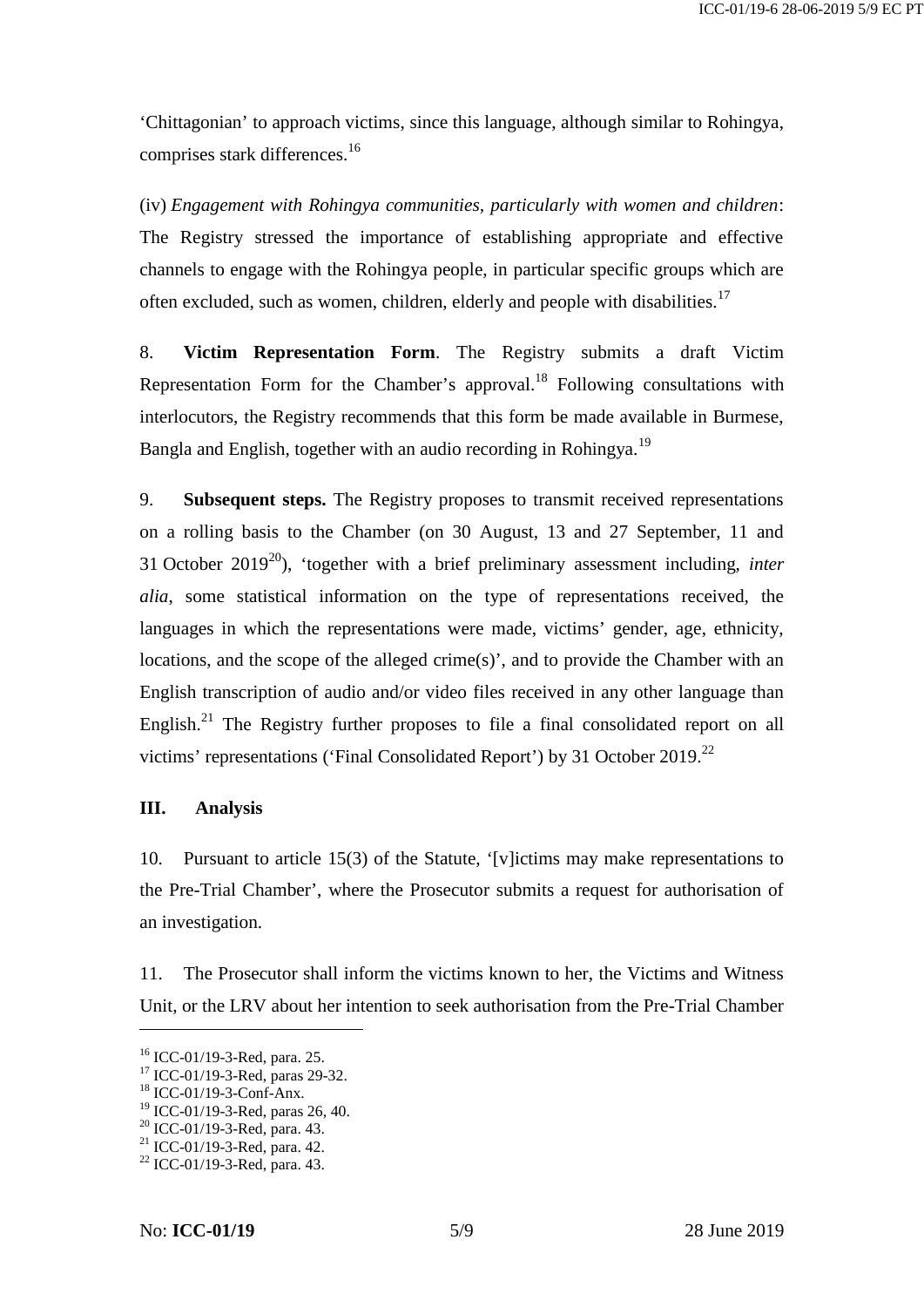to initiate an investigation under article 15(3) of the Statute, and may also give notice by general means in order to reach groups of victims, pursuant to rule 50(1) of the Rules. Thereupon, victims may make representations in writing to the Chamber within 30 days, in accordance with rule 50(3) of the Rules and regulation 50(1) of the Regulations.

12. Pursuant to rule 50(4) of the Rules, the Chamber may decide 'on the procedure to be followed', including the matter of victims' representations. $^{23}$ 

13. **Extension of time.** Upon consideration of the Registry's submissions, the Chamber is of the view that good cause has been shown to extend the time limit for the submission of victims' representations, in accordance with regulation 35 of the Regulations.

14. The Chamber considers it crucial to be provided with the highest possible number of victims' representations in order to have a meaningful and representative sample of the affected population, and to be able to fully assess the merits of the Prosecutor's Article 15 Request. Noting the various issues identified by the Registry, including security concerns, the complexity and scale of the situation, language barriers, weather conditions, and difficulties in ensuring appropriate access to all groups of victims, the Chamber is of the view that the collection of such sample within the 30-day timeframe envisaged in regulation 50(1) of the Regulations appears not to be feasible. The Chamber therefore agrees with the Registry that an extension is warranted.

15. The Chamber recalls that the Registry requests an extension of time for victims to make representations until 11 October 2019 and an extension of time for the Registry's Final Consolidated Report until 31 October 2019. In the interests of the victims, the Chamber considers that the extension requested with respect to the Registry's Final Consolidated Report should, to the extent possible, also be applied to the transmission of victims' representations in order to enable as many victims as

<sup>23</sup> *See also* Pre-Trial Chamber III, *Situation in the Islamic Republic of Afghanistan*, Order to the Victims Participation and Reparation Section Concerning Victims' Representations, 9 November 2017, ICC-02/17-6, para. 7; Pre-Trial Chamber II, *Situation in the Republic of Kenya*, Order to the Victims Participation and Reparations Section Concerning Victims' Representations Pursuant to Article 15(3) of the Statute, 10 December 2009, ICC-01/09-4, para. 6.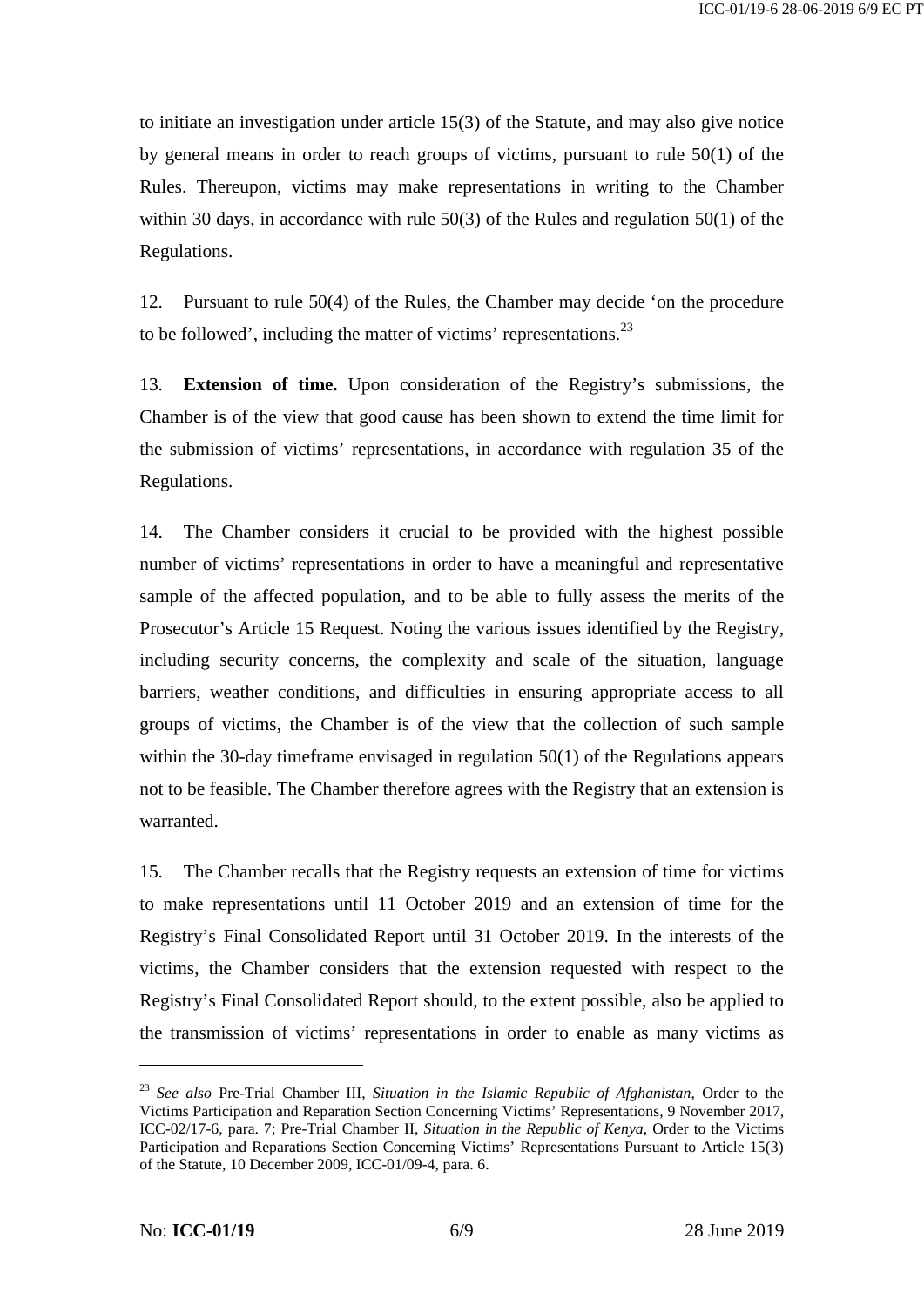possible to access judicial proceedings at the Court. The Chamber therefore instructs the Registry to accept victims' representations up until 28 October 2019, and to transmit these representations jointly with its Final Consolidated Report to the Chamber by 31 October 2019. The received victims' representations should be integrated into the Final Consolidated Report to the extent possible in light of the deadlines established in this decision. Those representations which cannot be integrated in the Final Consolidated Report due to time constraints should simply be transmitted to the Chamber with a brief preliminary assessment.

16. The Prosecutor is accordingly instructed to inform victims that they may submit their representations until 28 October 2019, in accordance with the time limit established by the Chamber.

17. **Victim Representation Form**. Upon review of the submitted draft,  $24$  the Chamber hereby approves the Victim Representation Form. However, it considers that the timeframe indicated in the introductory paragraph should be amended to read 'since at least 9 October 2016', as it does not appear appropriate, especially at this very early stage of the proceedings, to impose a strict limitation on the timeframe of the alleged events.

18. Noting that victims are not obligated to use the standard from provided by the Court, according to regulation 86(1) of the Regulations and rule 102 of the Rules, the Chamber stresses that victims' representations submitted through different means should equally be accepted.<sup>25</sup> The Chamber appreciates the Registry's reassurances in this regard. $^{26}$ 

19. **Subsequent steps.** The Chamber considers that the Registry's suggested transmission on a 'rolling basis' adequately ensures efficient and expeditious proceedings and agrees with the proposed deadlines.

<sup>24</sup> ICC-01/19-3-Conf-Anx. <sup>25</sup> *See also* Pre-Trial Chamber III, *Situation in the Islamic Republic of Afghanistan*, Order to the Victims Participation and Reparation Section Concerning Victims' Representations, 9 November 2017,  $^{26}$  ICC-01/19-3-Red, para. 41.

No: **ICC-01/19** 7/9 28 June 2019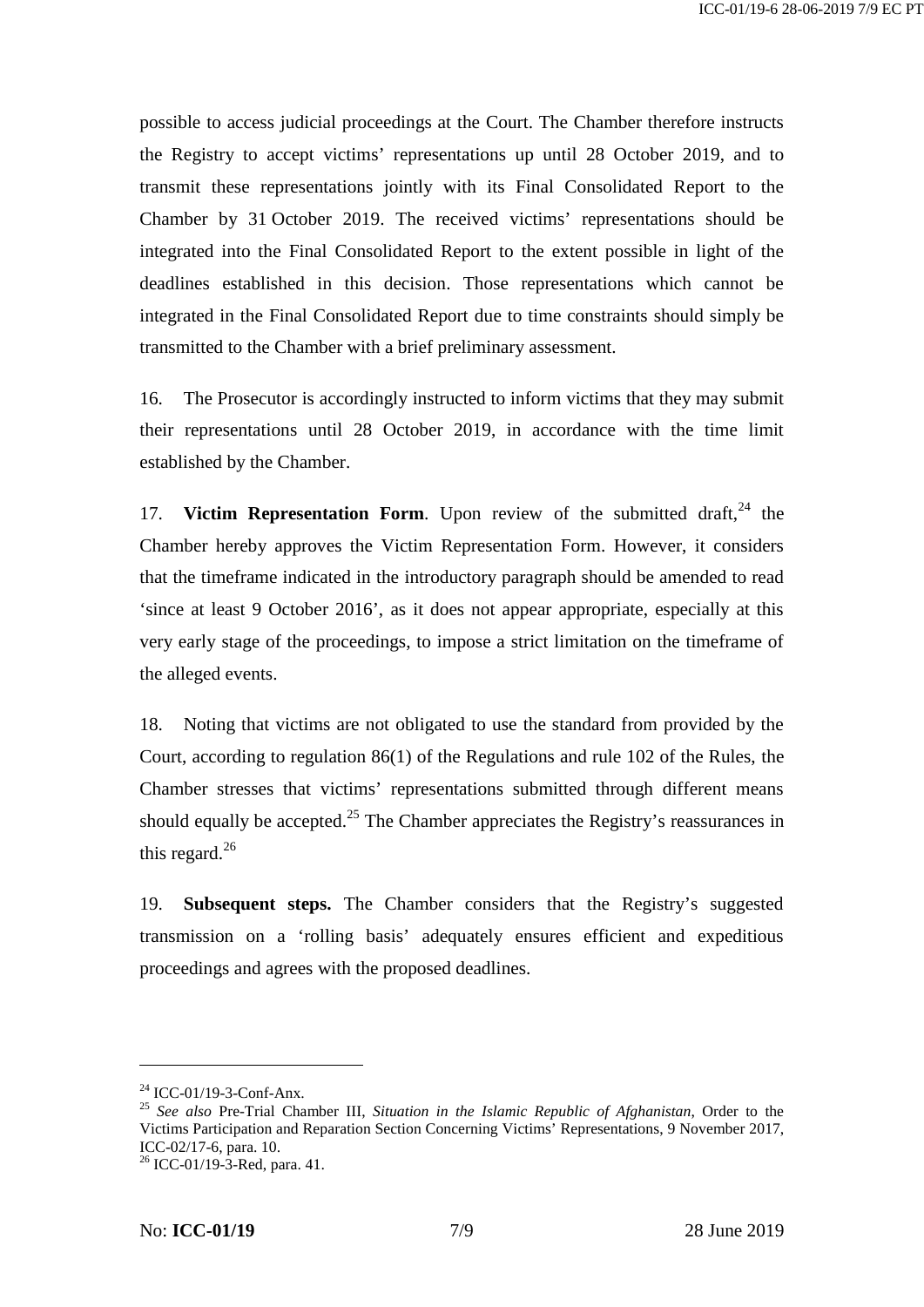20. With respect to the preliminary assessment of victims' representations, the Chamber emphasises that, in light of the purpose of victims' representations at this stage, and the limited scope of article 15 proceedings, the conditions set out in rule 85 of the Rules should be assessed on the basis of the intrinsic coherence of the information given by the victim(s). $^{27}$ 

21. **Cooperation**. Finally, the Chamber urges the Registry to secure, to the extent possible, the cooperation of the Government of Bangladesh, as well as the support of organisations with an established presence in Bangladesh, in order to engage with victims on the ground in the refugee camps and establish effective channels of communications, particularly with specific groups at risk of exclusion, such as women, children, the elderly or individuals with disabilities.

22. Lastly, the Chamber stresses that utmost care should be taken in ensuring the victims' safety, as well as their physical and psychological well-being, in the context of their dealings with the Court in order to submit their representations.

#### **FOR THESE REASONS, THE CHAMBER HEREBY**

**GRANTS** the Registry an extension of time limits for the transmission of victims' representations, as well as its Final Consolidated Report, until 31 October 2019;

**AUTHORISES** the Registry to use the Victim Representation Form with the amendment set out in para. 17 above, in the languages listed in para. 8 above, and to consult experienced partners in the field, in line with this decision, as necessary;

**ORDERS** the Registry to submit victims' representations to the Chamber on 30 August, 13 and 27 September, 11 and 31 October 2019, together with a brief preliminary assessment as set out in this decision;

**ORDERS** the Prosecutor to inform victims pursuant to rule 50(1) of the Rules that they may submit their representations until 28 October 2019.

<sup>27</sup> *See also* Pre-Trial Chamber III, *Situation in the Islamic Republic of Afghanistan*, Order to the Victims Participation and Reparation Section Concerning Victims' Representations, 9 November 2017, ICC-02/17-6, para. 14; Pre-Trial Chamber II, *Situation in the Republic of Kenya*, Order to the Victims Participation and Reparations Section Concerning Victims' Representations Pursuant to Article 15(3) of the Statute, 10 December 2009, ICC-01/09-4, para. 8.